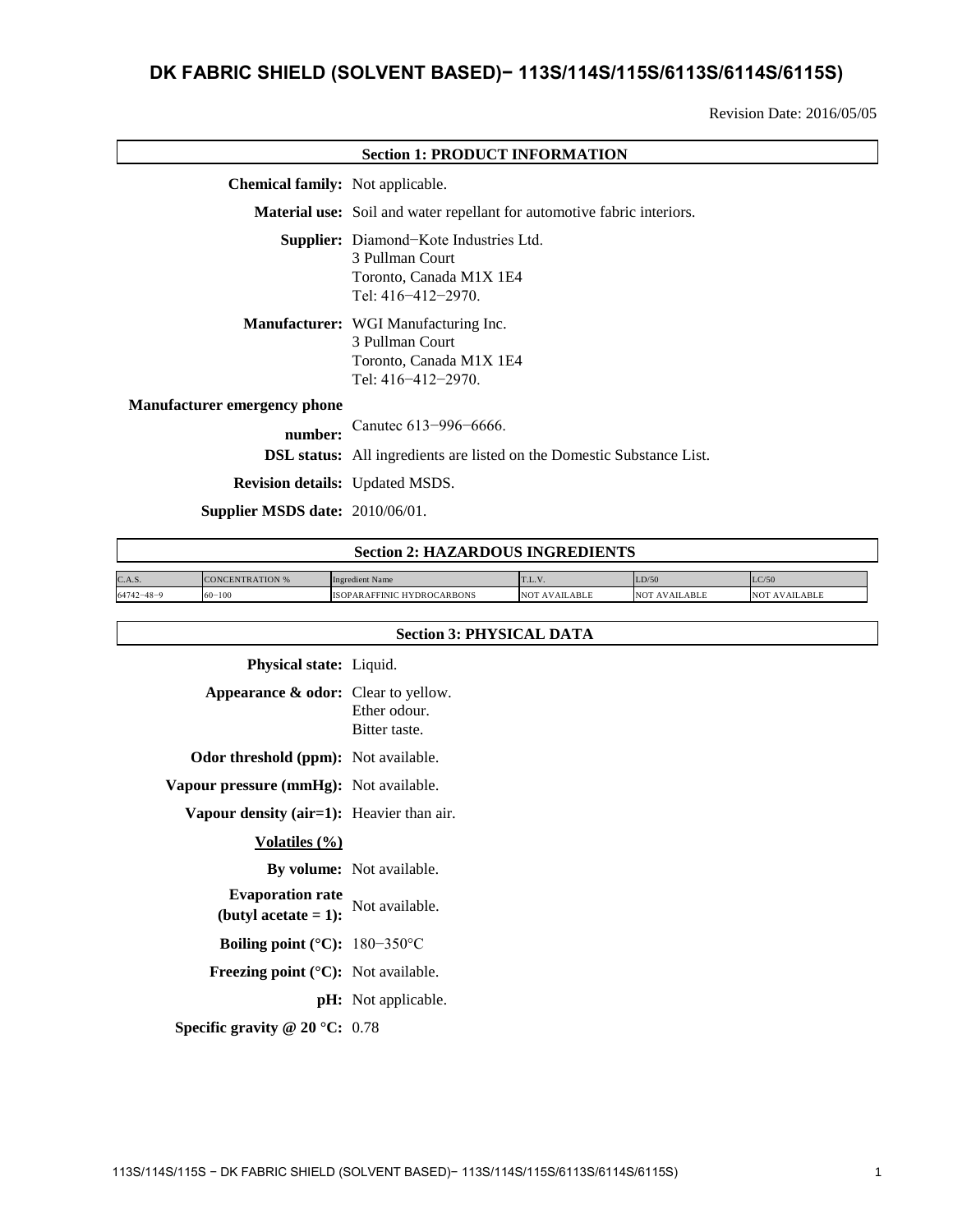# **Solubility in water (%):** Insoluble.

# **Coefficient of water\oil dist.:** Not available.

|                                                               | <b>Section 4: FIRE &amp; EXPLOSION DATA</b>                                                                             |
|---------------------------------------------------------------|-------------------------------------------------------------------------------------------------------------------------|
| Flammability: Combustible.                                    |                                                                                                                         |
|                                                               | Conditions of flammability: Heat, sparks and open flames.                                                               |
|                                                               | <b>Extinguishing media:</b> Carbon dioxide, dry chemical, foam.<br>Water spray.                                         |
|                                                               | Special procedures: Self-contained breathing apparatus required.<br>Firefighters should wear the usual protective gear. |
| Auto-ignition temperature (°C): Not available.                |                                                                                                                         |
| Flash point (°C), method: Closed Cup.                         | $43^{\circ}$ C                                                                                                          |
| <b>Lower flammability</b>                                     |                                                                                                                         |
| limit (% vol):<br><b>Upper flammability</b>                   | Not available.                                                                                                          |
| limit (% vol):<br><b>Explosion Data</b>                       | Not available.                                                                                                          |
| Sensitivity to static discharge: Not available.               |                                                                                                                         |
| <b>Sensitivity to mechanical impact:</b> Not available.       |                                                                                                                         |
| <b>Hazardous combustion products:</b> Oxides of carbon (COx). | <b>Fumes</b><br>Unidentified organic compounds.<br>Black smoke.                                                         |
| <b>Explosive power:</b> Not available.                        |                                                                                                                         |

# **Section 5: REACTIVITY DATA**

|                                                 | <b>Chemical stability:</b> Stable under normal conditions.                                                                       |
|-------------------------------------------------|----------------------------------------------------------------------------------------------------------------------------------|
|                                                 | <b>Conditions of instability:</b> Contact with water or moist air.                                                               |
| <b>Hazardous polymerization:</b> Not available. |                                                                                                                                  |
| <b>Incompatible substances:</b> Acids           | Moisture.<br>Metals.<br>Organic materials.<br>Alkalies.<br>Oxidizing materials.<br>Reducing materials.<br>Combustible materials. |

#### **Hazardous decomposition**

**products:** See hazardous combustion products.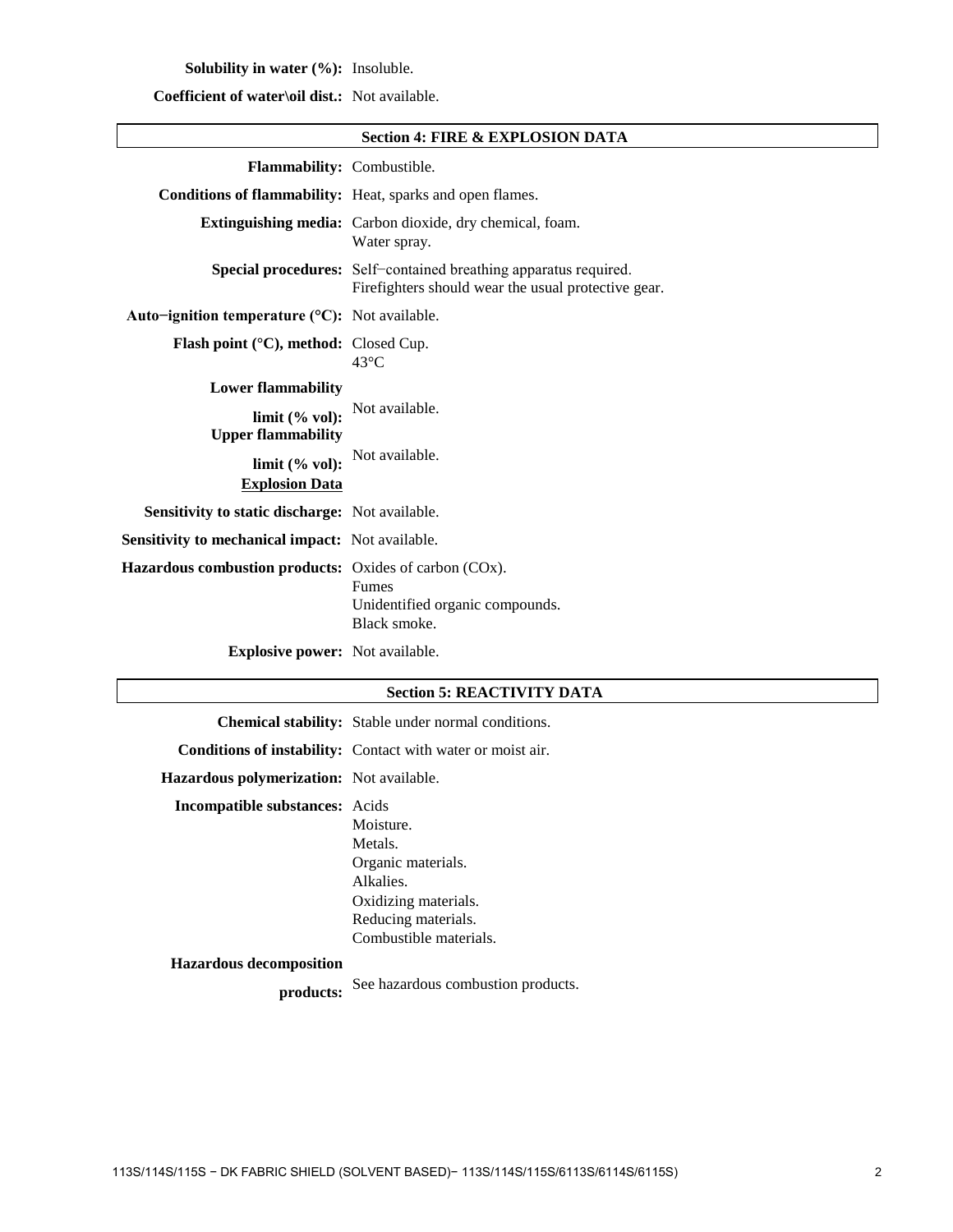#### **Section 6: TOXICOLOGICAL PROPERTIES**

|                                                 | <b>Route of entry:</b> Skin contact, eye contact, inhalation and ingestion.                          |
|-------------------------------------------------|------------------------------------------------------------------------------------------------------|
| <b>Effects of acute exposure</b>                |                                                                                                      |
|                                                 | <b>Eye contact:</b> May cause irritation.                                                            |
|                                                 | <b>Skin contact:</b> May cause irritation.                                                           |
|                                                 | <b>Inhalation:</b> May cause headache and nausea.<br>May cause weakness.                             |
|                                                 | <b>Ingestion:</b> May be harmful if swallowed.                                                       |
| <b>Effects of chronic exposure:</b> None known. |                                                                                                      |
|                                                 | <b>LD50 of product, species &amp; route:</b> Not available for mixture, see the ingredients section. |
|                                                 | <b>LC50 of product, species &amp; route:</b> Not available for mixture, see the ingredients section. |
|                                                 | <b>Exposure limit of material:</b> Not available for mixture, see the ingredients section.           |
| <b>Sensitization to product:</b> Not available. |                                                                                                      |
| Carcinogenic effects: Not available.            |                                                                                                      |
| <b>Reproductive effects:</b> Not available.     |                                                                                                      |
| <b>Teratogenicity:</b> Not available.           |                                                                                                      |
| Mutagenicity: Not available.                    |                                                                                                      |
| Synergistic materials: Not available.           |                                                                                                      |

#### **Section 7: PREVENTATIVE MEASURES**

# **Precautionary Measures Gloves/Type: Respiratory/Type: Eye/Type:** Rubber gloves. Wear a NIOSH approved organic vapour respirator. Splash proof goggles. **Footwear/Type:** Safety shoes per local regulations. **Clothing/Type:** Wear adequate protective clothes. **Other/Type:** Eye wash facility should be in close proximity. Emergency shower should be in close proximity. **Ventilation requirements:** Adequate ventilation.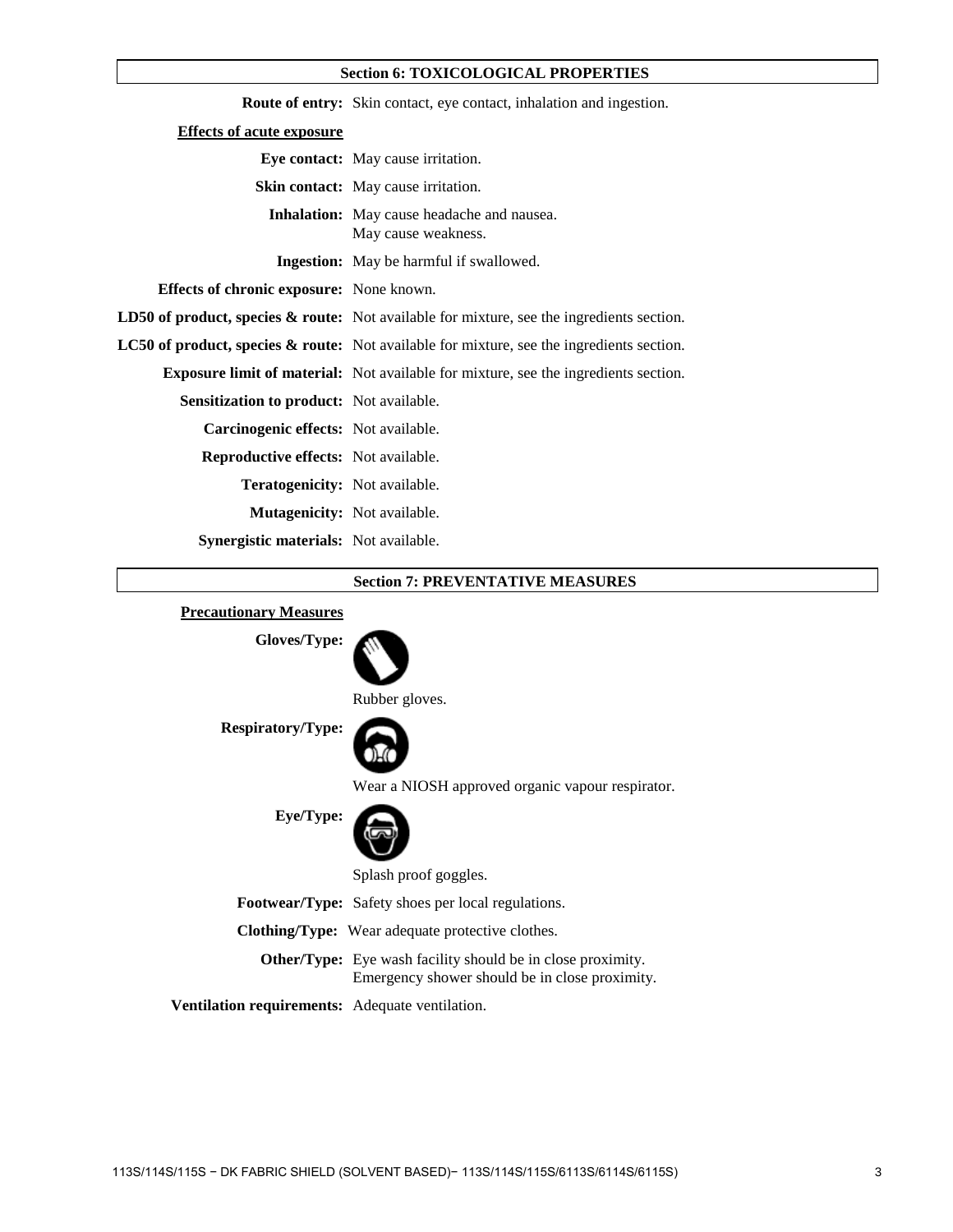|                                      | Leak/Spill: Eliminate all sources of ignition.<br>Absorb with inert material.<br>Dike area to prevent spreading.<br>Stop leak if without risk.<br>Ventilate area.<br>Wear appropriate protective equipment.<br>Place in a closed container for disposal.<br>Dispose according to all applicable regulations.              |  |
|--------------------------------------|---------------------------------------------------------------------------------------------------------------------------------------------------------------------------------------------------------------------------------------------------------------------------------------------------------------------------|--|
|                                      | <b>Waste disposal:</b> In accordance with municipal, provincial and federal regulations.                                                                                                                                                                                                                                  |  |
|                                      | Handling procedures and Avoid breathing vapors/mists.<br>equipment: Use adequate ventilation.<br>Wear personal protective equipment appropriate to task.<br>Wash thoroughly after handling.<br>Refer to container labels.<br>Avoid contact with skin, eyes and clothing.<br>Launder contaminated clothing prior to reuse. |  |
|                                      | Storage requirements: Store away from incompatible materials.<br>Keep away from heat, and ignition sources.<br>Store in a cool, dry and well ventilated area.                                                                                                                                                             |  |
| <b>Section 8: FIRST AID MEASURES</b> |                                                                                                                                                                                                                                                                                                                           |  |
|                                      | Skin contact: Remove contaminated clothing.<br>Be particularly careful to clean folds, crevices, and the groin.<br>Wash with mild, non-abrasive soap and water.<br>Seek medical attention if irritation persists.                                                                                                         |  |
|                                      | Eye contact: Immediately flush eyes with large amounts of water for at least 15 minutes, lifting<br>upper and lower lids. Get prompt medical attention.<br>Check for and remove contact lenses.                                                                                                                           |  |
|                                      | Inhalation: Remove victim to fresh air.<br>Loosen tight clothing around the person's neck and waist.<br>If irritation occurs, consult a physician.                                                                                                                                                                        |  |
|                                      | Ingestion: Do not induce vomiting, seek medical attention.<br>Dilute with large quantities of water or milk: induce vomiting only if victim is<br>conscious and alert, keep warm, and quiet. Get immediate medical attention.                                                                                             |  |

**Additional information:** The above information is believed to be correct but does not purport to be all inclusive and shall be used only as a guide. This company shall not be held liable for any inaccuracies.

Never give anything by mouth to an unconscious person. Loosen tight clothing such as a collar, tie, or waistband.

#### **Section 9: ADDITIONAL INFORMATION**

**TDG classification:** Not regulated.

**WHMIS classification:**

B3, D2B.